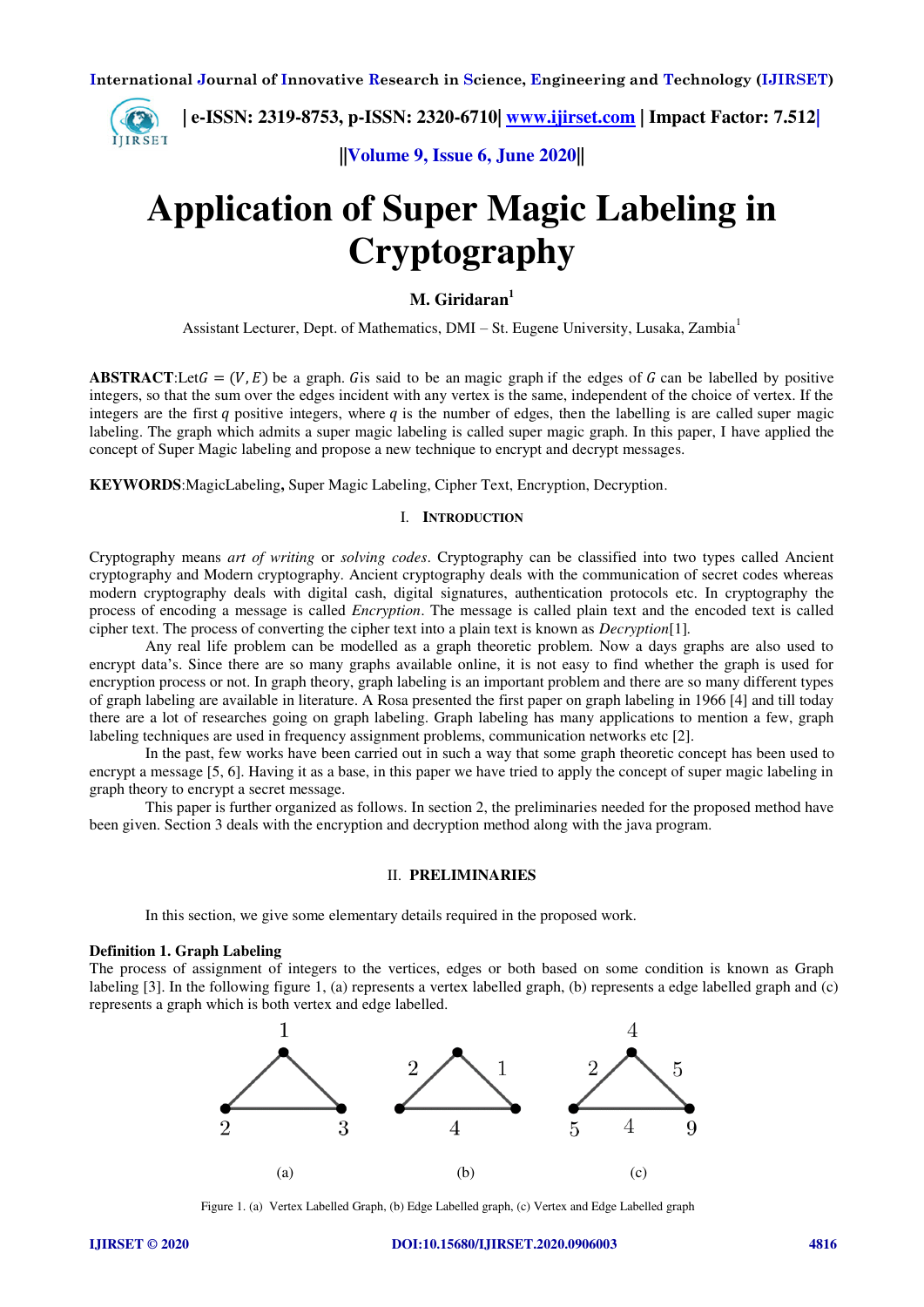

 **| e-ISSN: 2319-8753, p-ISSN: 2320-6710| [www.ijirset.com](http://www.ijirset.com/) | Impact Factor: 7.512|**

## **||Volume 9, Issue 6, June 2020||**

### **Definition 2. Magic Labeling**

The process of assigning labels to the edges of  $G$ , such that the sum over the edges incident with any vertex is the same, independent of the choice of vertex is known as magic labeling [2].

### **Definition 3. Super Magic Labeling**

In magic labeling, if the labels assigned are the first q positive integers, where q is the number of edges in the graph, then such a labelling is called super magic labeling [2]. An example of super magic labeling is given in figure 2.



Figure 2. Super Magic labeling of  $K_{3,3}$ 

### III. **METHODOLOGY**

In this section, we have discussed the encryption and decryption algorithms along with Java program.

Here I have considered complete bipartite graphs with at least 5 vertices on each set so that the resultant matrix will have 25 values which can be assigned to different English alphabets and zero can be assigned to the  $26<sup>th</sup>$  alphabet. If suppose we consider some other language, for instance Tamil where we have 247 words we need a complete bipartite graph with at least 15 vertices to encrypt which makes difficult for humans to encrypt or decrypt it. Hence, I have given a Java program which makes our work much more simpler. The edge weights in the following algorithm is computed using Super Magic labeling condition. Now the encryption process works as follows,

### **Encryption Algorithm:**

**Step 1.** Consider a complete bipartite graph  $K_{n,n}$ ,  $n \geq 5$ .

**Step 2.** Compute the edge weights of  $K_{n,n}$  using MATLAB.

**Step 3.**Assign edge weight to English alphabets row wise and swap the alphabet. For example, if the edge weight of first row first column element is 5, then the alphabet A will be replaced by E. As each edge weight is distinct, every alphabet will be distinctly swapped.

Consider the following example given for a particular case. That is here we have considered the complete bipartite graph  $K_{5,5}$ . The below 5 × 5 matrix can be obtained from MATLAB.<br>>> magic (5)

 $ans =$ 

| 17             | 24              | ъ.              | я            | 15 |
|----------------|-----------------|-----------------|--------------|----|
| 23             | -5.             | $7^{\circ}$     | 14           | 16 |
| $\overline{4}$ | 6.              | 13 <sup>°</sup> | 20           | 22 |
| 10             | 12 <sup>°</sup> | 19              | 21           | з  |
| 11             | 18              | 25 <sub>1</sub> | $\mathbf{2}$ | 9  |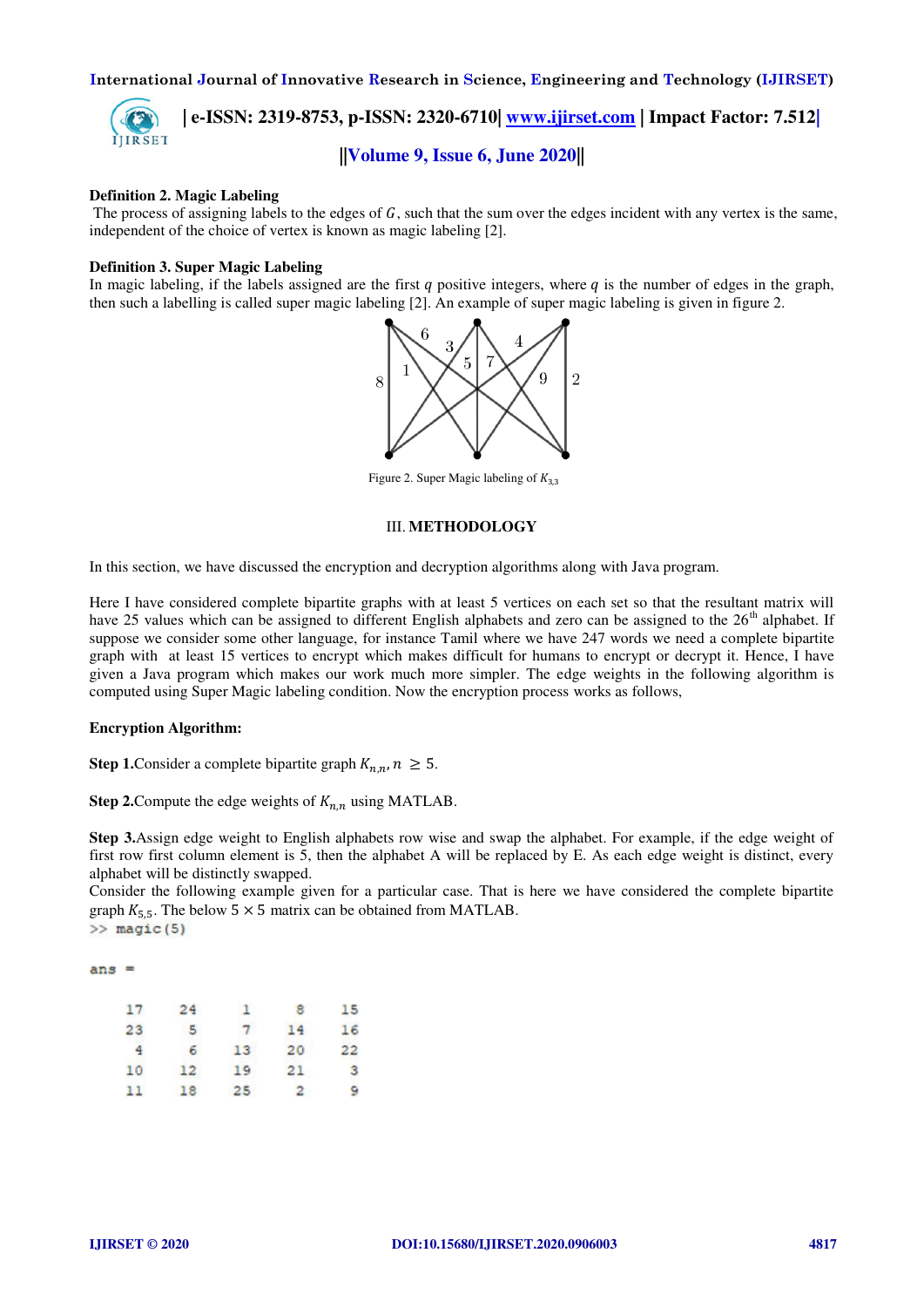**| e-ISSN: 2319-8753, p-ISSN: 2320-6710| [www.ijirset.com](http://www.ijirset.com/) | Impact Factor: 7.512|** IJIRSET

**||Volume 9, Issue 6, June 2020||** 



Figure 3. Super Magic labeling of  $K_{5,5}$ .

 $A \rightarrow 17 \rightarrow O, B \rightarrow 24 \rightarrow X, C \rightarrow 1 \rightarrow A, D \rightarrow 8 \rightarrow H, E \rightarrow 15 \rightarrow O, F \rightarrow 23 \rightarrow W, G \rightarrow 5 \rightarrow E, H \rightarrow 7 \rightarrow G, I \rightarrow 14 \rightarrow$  $N, I \rightarrow 16 \rightarrow P, K \rightarrow 4 \rightarrow D, L \rightarrow 6 \rightarrow F, M \rightarrow 13 \rightarrow M, N \rightarrow 20 \rightarrow T, 0 \rightarrow 22 \rightarrow V, P \rightarrow 10 \rightarrow I, O \rightarrow 12 \rightarrow L, R \rightarrow$  $19 \rightarrow S, S \rightarrow 21 \rightarrow U, T \rightarrow 3 \rightarrow C, U \rightarrow 11 \rightarrow K, \quad V \rightarrow 18 \rightarrow R, W \rightarrow 25 \rightarrow Y, X \rightarrow 2 \rightarrow B, Y \rightarrow 9 \rightarrow I, Z \rightarrow 0 \rightarrow Z.$ **Encryption program:** 

importjava.util.\*;

public class EncryptionAndDecryption{ static void process\_userInput(String name){

String encryptkey = "";

// Convert Iuput string small to captial

 String input\_uppercase=name.toUpperCase(); //System.out.println("Array name ==>"+input\_uppercase);

 //Convert string to array char[] array\_name = input\_uppercase.toCharArray(); HashMap<String,String>hm=new HashMap<String,String>();

hm.put("A","Q"); hm.put("B","X"); hm.put("C","A"); hm.put("D","H"); hm.put("E","O"); hm.put("F","W"); hm.put("G","E"); hm.put("H","G"); hm.put("I","N"); hm.put("J","P"); hm.put("K","D"); hm.put("L","F"); hm.put("M","M"); hm.put("N","T"); hm.put("O","V"); hm.put("P","J"); hm.put("Q","L"); hm.put("R","S"); hm.put("S","U");  $h$ m.put("T","C"); hm.put("U","K");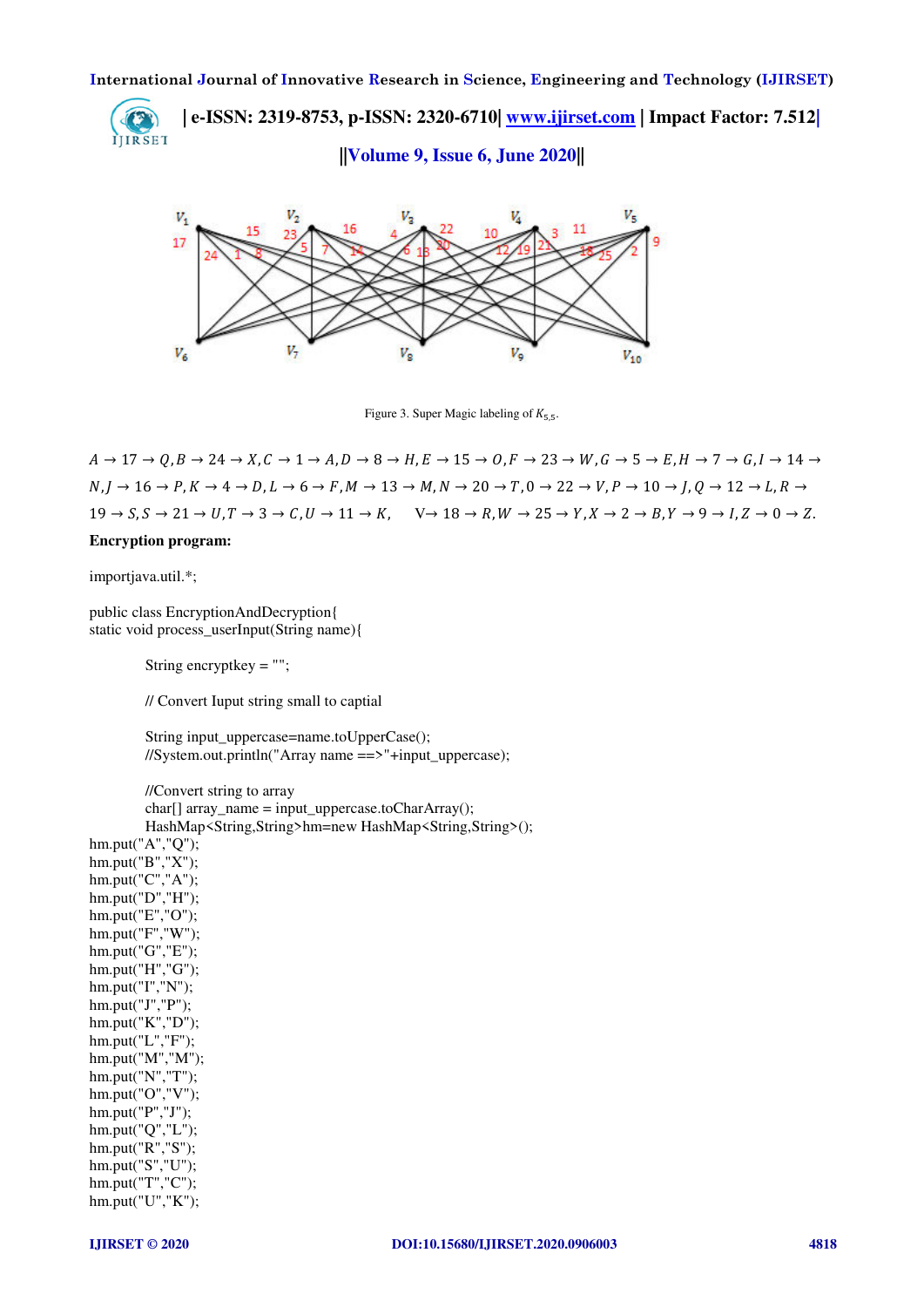

 **| e-ISSN: 2319-8753, p-ISSN: 2320-6710| [www.ijirset.com](http://www.ijirset.com/) | Impact Factor: 7.512| ||Volume 9, Issue 6, June 2020||** 

hm.put("V","R"); hm.put("W","Y"); hm.put("X","B"); hm.put("Y","I"); hm.put("Z","Z");

// System.out.println("Initial list of elements:");

```
for (inti =0; i\langle \text{array} \rangle name.length;i++){
```
String array\_value = Character.toString(array\_name[i]);

```
for(Map.Entry m:hm.entrySet()) 
    { 
if(array_value != ""){
          if(m.getKey().equals(array_value)) 
 { 
         \text{encryptkey} = \text{encryptkey} + \text{m.getValue} break; 
              } 
              } 
          else 
              { 
                    encryptkey = " " + encryptkey; 
                    break; 
              } 
    } 
 } 
          System.out.println(" Your encryptkey is ==>"+encryptkey.toLowerCase()); 
 } 
public static void main(String args[]) { 
          Scanner sc = new Scanner(System.in);
          System.out.print("Enter your Key ==> "); 
           String name = sc.nextLine(); 
process_userInput(name); 
}
```
}

The resultant cipher text can be send along with the magic constant so that the receiver can decrypt it easily. For each n there is a magic constant which can be computed by the formula,  $\frac{n(n^2+1)}{2}$  by which we can find the value of *n*.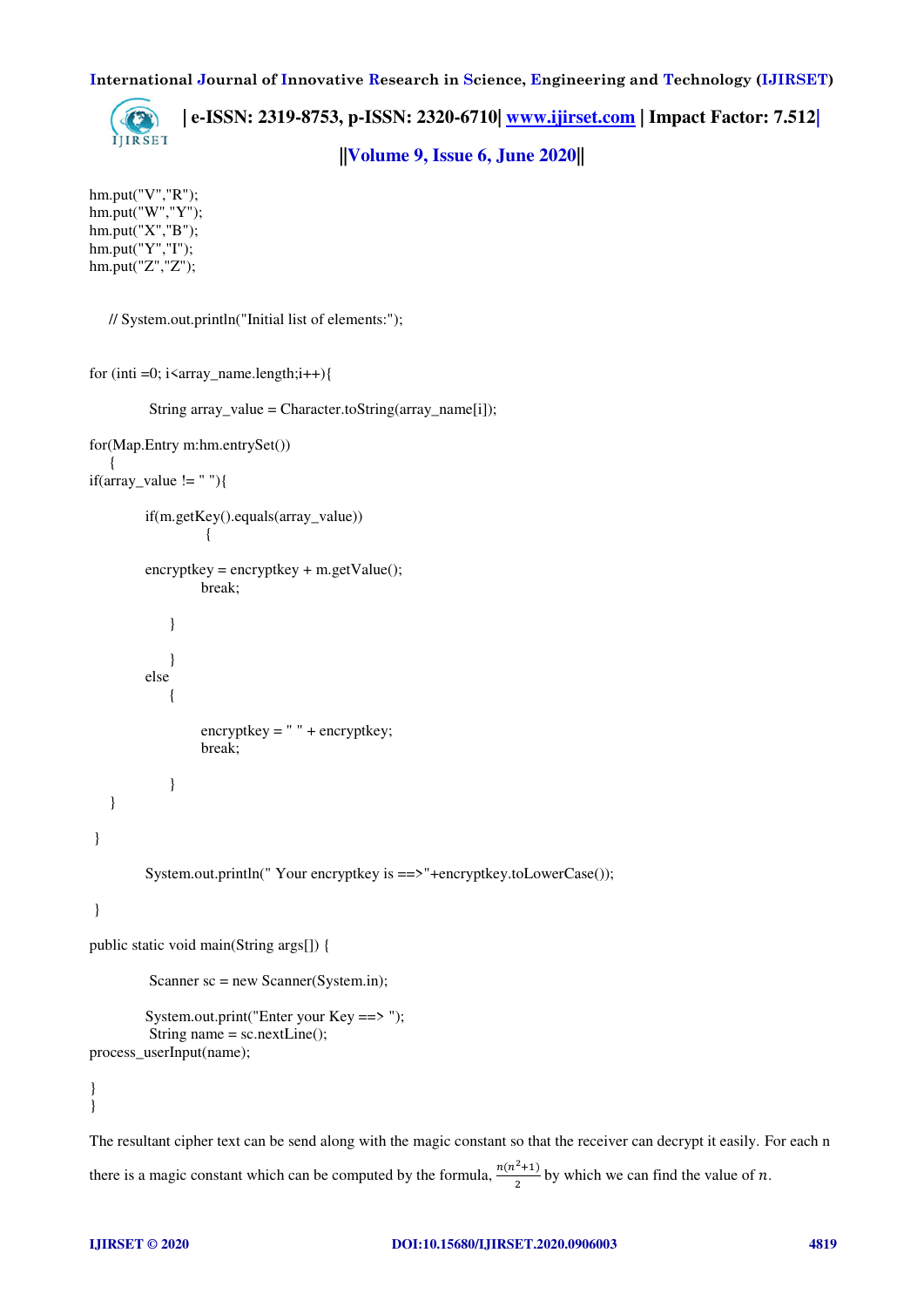**| e-ISSN: 2319-8753, p-ISSN: 2320-6710| [www.ijirset.com](http://www.ijirset.com/) | Impact Factor: 7.512|** IJIRSET **||Volume 9, Issue 6, June 2020||** 

### **Decryption Algorithm:**

**Step 1.** First we compute the value of n using the formula  $\frac{n(n^2+1)}{2}$ .

**Step 2.**Next, we compute the edge weights of  $K_{n,n}$  can be obtained using MATLAB.

**Step 3.**Now, we can decrypt the cipher text and can get the original plain text.

If we manually try to decrypt the cipher text which is large in size, it consumes more time and in order to reduce it, we have also given a Java program to decrypt the cipher text which saves our time. If we give the input as cipher text along with the n value in the following java program, it will decrypt and we can obtain the plain text.

### **Decryption program:**

importjava.util.\*;

public class EncryptionAndDecryption{

static void process\_userInput(String name){

String encryptkey = "";

// Convert Iuput string small to captial

String input uppercase=name.toUpperCase(); //System.out.println("Array name ==>"+input\_uppercase);

 //Convert string to array char[] array\_name = input\_uppercase.toCharArray(); HashMap<String,String>hm=new HashMap<String,String>();

hm.put("Q","A"); hm.put("X","B"); hm.put("A","C"); hm.put("H","D"); hm.put("O","E"); hm.put("W","F"); hm.put("E","G"); hm.put("G","H"); hm.put("N","I"); hm.put("P","J"); hm.put("D","K"); hm.put("F","L"); hm.put("M","M"); hm.put("T","N"); hm.put("V","O"); hm.put("J","P"); hm.put("L","Q"); hm.put("S","R"); hm.put("U","S"); hm.put("C","T"); hm.put("K","U"); hm.put("R","V"); hm.put("Y","W"); hm.put("B","X");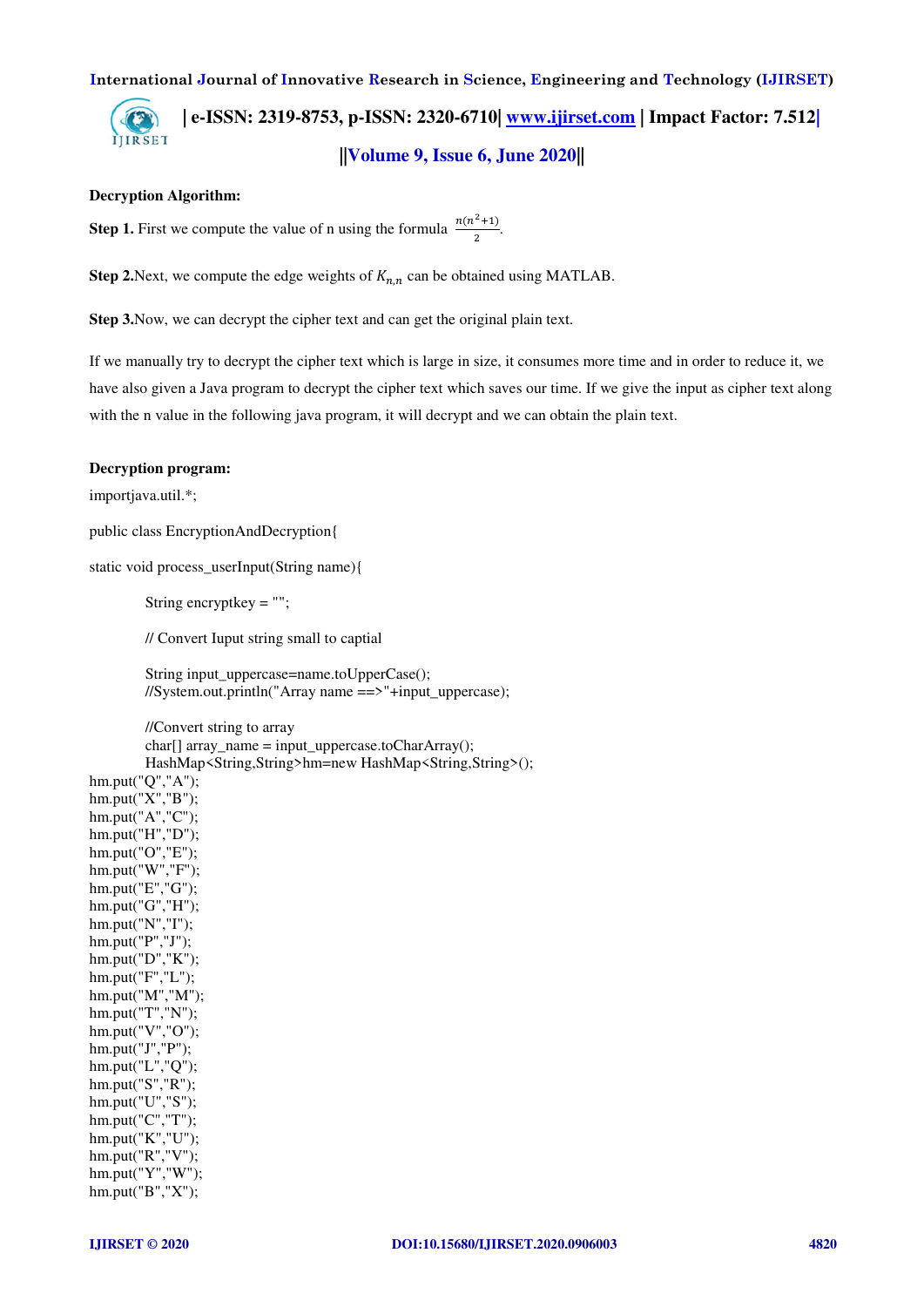**| e-ISSN: 2319-8753, p-ISSN: 2320-6710| [www.ijirset.com](http://www.ijirset.com/) | Impact Factor: 7.512|** IJIRSET **||Volume 9, Issue 6, June 2020||** 

hm.put("I","Y"); hm.put("Z","Z");

// System.out.println("Initial list of elements:");

```
for (inti =0; i<array_name.length;i++){
```

```
 String array_value = Character.toString(array_name[i]);
```

```
for(Map.Entry m:hm.entrySet()) 
    { 
if(array_value != ""){
          if(m.getKey().equals(array_value)) 
 { 
          encryptkey = encryptkey + m.getValue(); 
                   break; 
              } 
              } 
          else 
              { 
                   encryptkey = " " + encryptkey; 
                   break; 
              } 
    } 
 } 
          System.out.println(" Your Decryption key is ==>"+encryptkey.toLowerCase()); 
 }
```

```
public static void main(String args[]) {
```
Scanner sc = new Scanner(System.in);

```
 System.out.print("Enter your Key ==> "); 
         String name = sc.nextLine();
process_userInput(name);
```

```
} 
}
```
### **Example:**

Consider the following illustration to see the encryption and decryption process using java program.